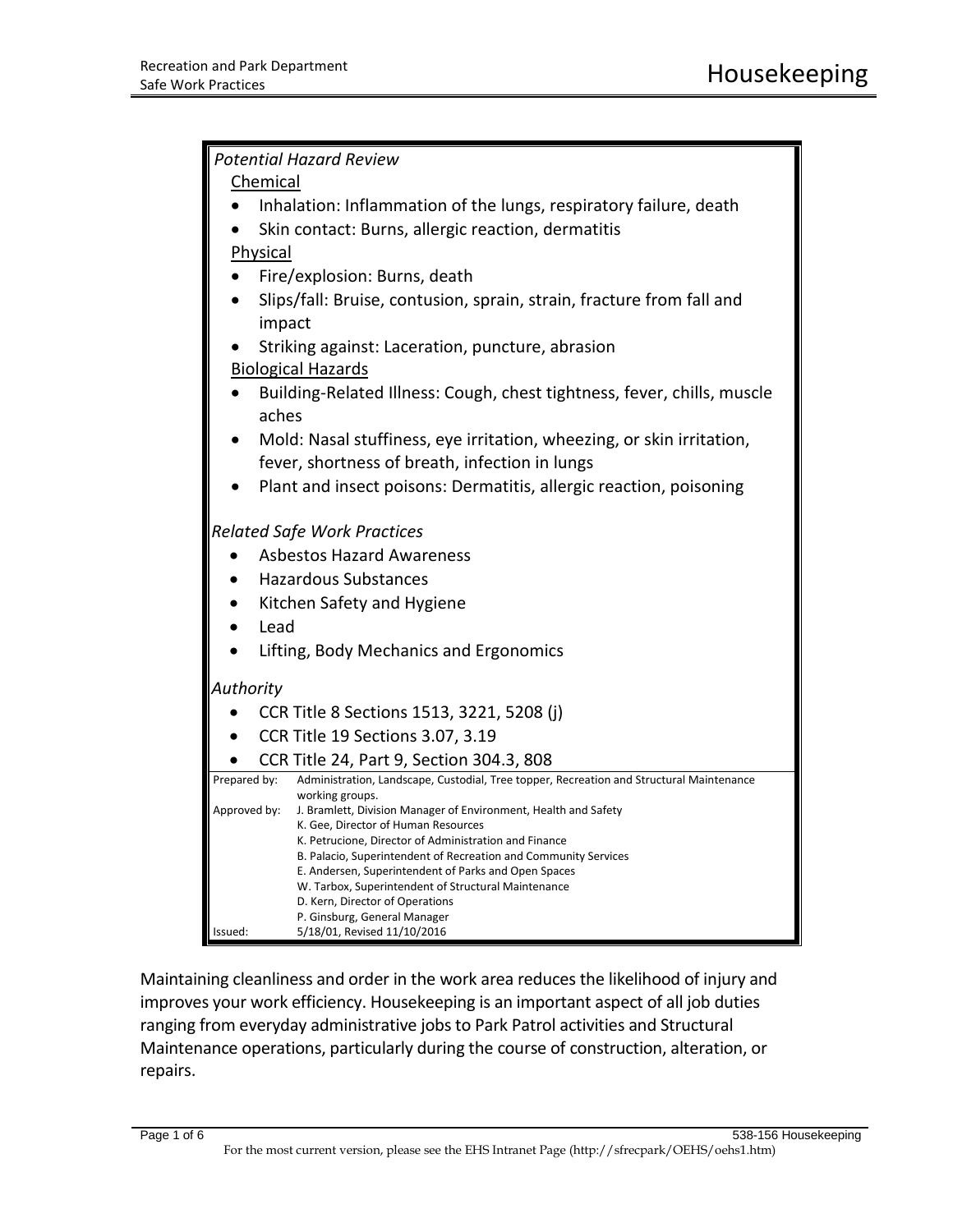This Safe Work Practice (SWP) is dedicated to helping you avoid an injury or illness from known hazards. You are advised to follow these recommendations, read and follow this SWP and any related SWPs, complete and required or recommended training, and to obtain advice from a Qualified Person if you have any questions.

A Qualified Person is a person **designated** by the employer; and by reason of **training**, experience, or instruction who has demonstrated the ability to perform safely all assigned duties; and, when required is properly licensed in accordance with federal, state, or local laws and regulations.

# **All tasks require that you:**

- 1) Use equipment in accordance with the guidelines set forth by the manufacturer. This includes following all signs and labels, and reviewing any manufacturer's operating manuals. If the instructions provided in the operating manual conflict with this SWP, then follow the instructions in the manual. The manufacturer's instructions prevail over this SWP.
- 2) Review the safety data sheets (SDSs) for each chemical.
- 3) Have completed required training, training on this SWP and those listed above as related. Training on SWPs must be completed before initial assignment. It is also recommended that you complete refresher training every two years.

# **This safe work practice is organized into the following areas:**

- 1) General recommendations
- 2) Construction, alteration, or repairs
- 3) Reporting and resolving maintenance items

# **General recommendations**

- 1) Complete a daily walk-through of all indoor and outdoor areas of the facility to identify and correct potential hazards. Potential hazards to be on the lookout for include but are not limited to material or liquid spills, broken glass, garbage, blocked walkways and aisles, loose or broken equipment, etc., and any of the items listed below.
- 2) See the Facilities page under Health and Safety on the department's intranet for information about your facility. You can find reports on asbestos, lead, pressure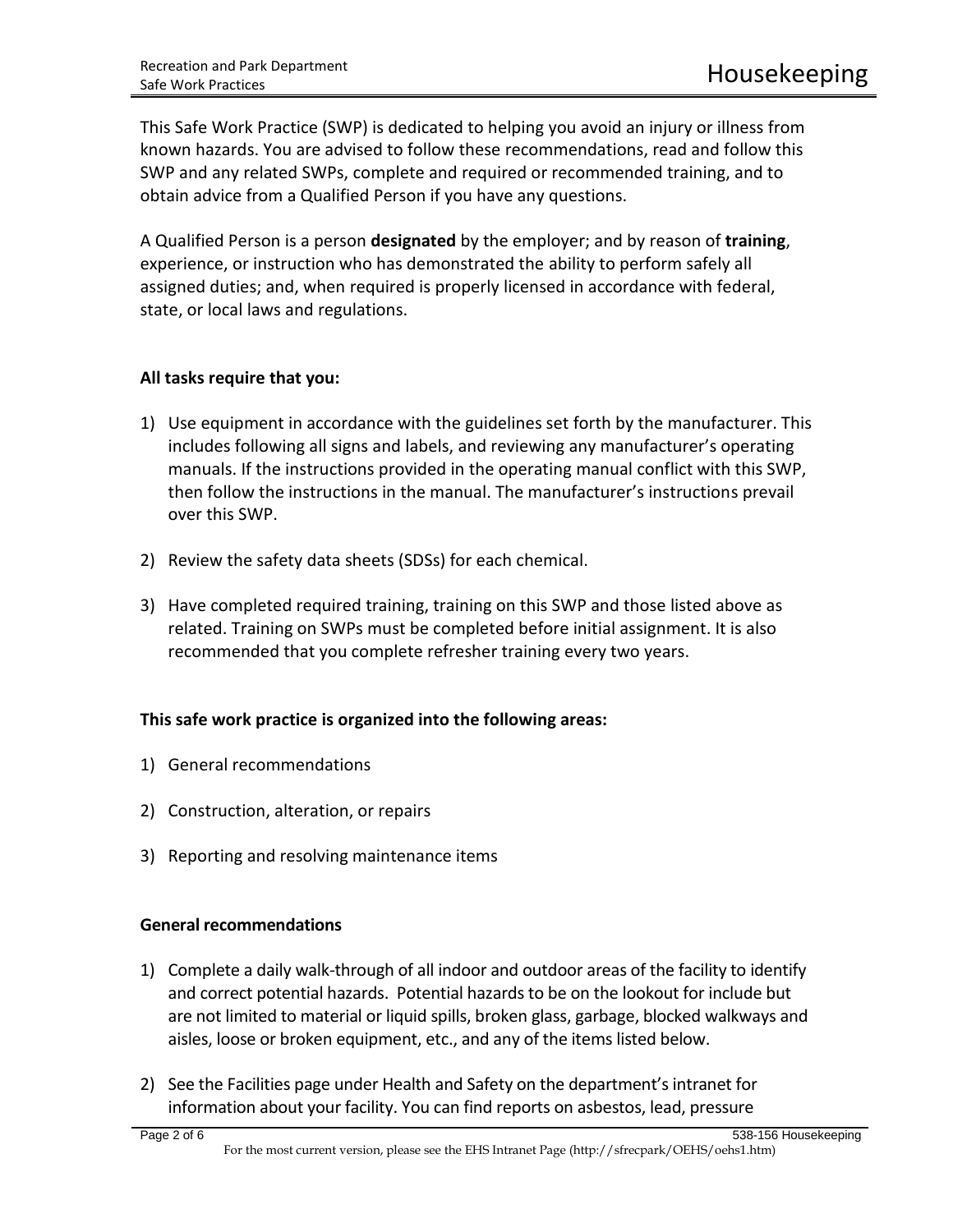treated lumber, and other substances that may become hazardous that is within our facilities. This recommendation is particularly important for custodial staff and any other staff performing housekeeping activities so that they know not to disturb materials or can take appropriate steps if they notice damage or spills.

- 3) See the Asbestos Hazard Awareness SWP and Lead SWP for specific practices to use for materials you think may contain asbestos or lead. This recommendation is particularly important for custodial staff and any other staff performing housekeeping activities so that they know not to disturb materials or can take appropriate steps if they notice damage or spills.
- 4) Every building or portion of a building shall be maintained in a neat orderly manner, free from any condition that would create a fire or life hazard or a condition which would add to or contribute to the rapid spread of fire.
- 5) Walkways and stairs must be kept free of obstructions and tripping hazards. Oils, chemicals, foodstuffs, and other material spilled on floors or walls must be cleaned up at once. Do not wait for custodians!
- 6) Pool, shower, and locker rooms
	- a) Glassware is not permitted in shower or pool areas.
	- b) Locker rooms and lockers must be maintained in a sanitary condition.
- 7) Storage
	- a) Temporary staging for classes or special events shall be removed upon completion.
	- b) Supplies and equipment must be placed in stable stacks or preferably in more organized permanent or semi-permanent storage racks or bins.
	- c) All materials, including those piled or stacked, should be secured if possible to prevent falling, slipping, or collapsing.
	- d) Unsecured items shall not be stacked over 5 feet.
	- e) Heaviest items should be stored low.
- 8) Provisions shall be made for the proper storage and disposal of waste materials and rubbish such that:
	- a) See the Hazardous Substances SWP for storage and disposal of hazardous substances.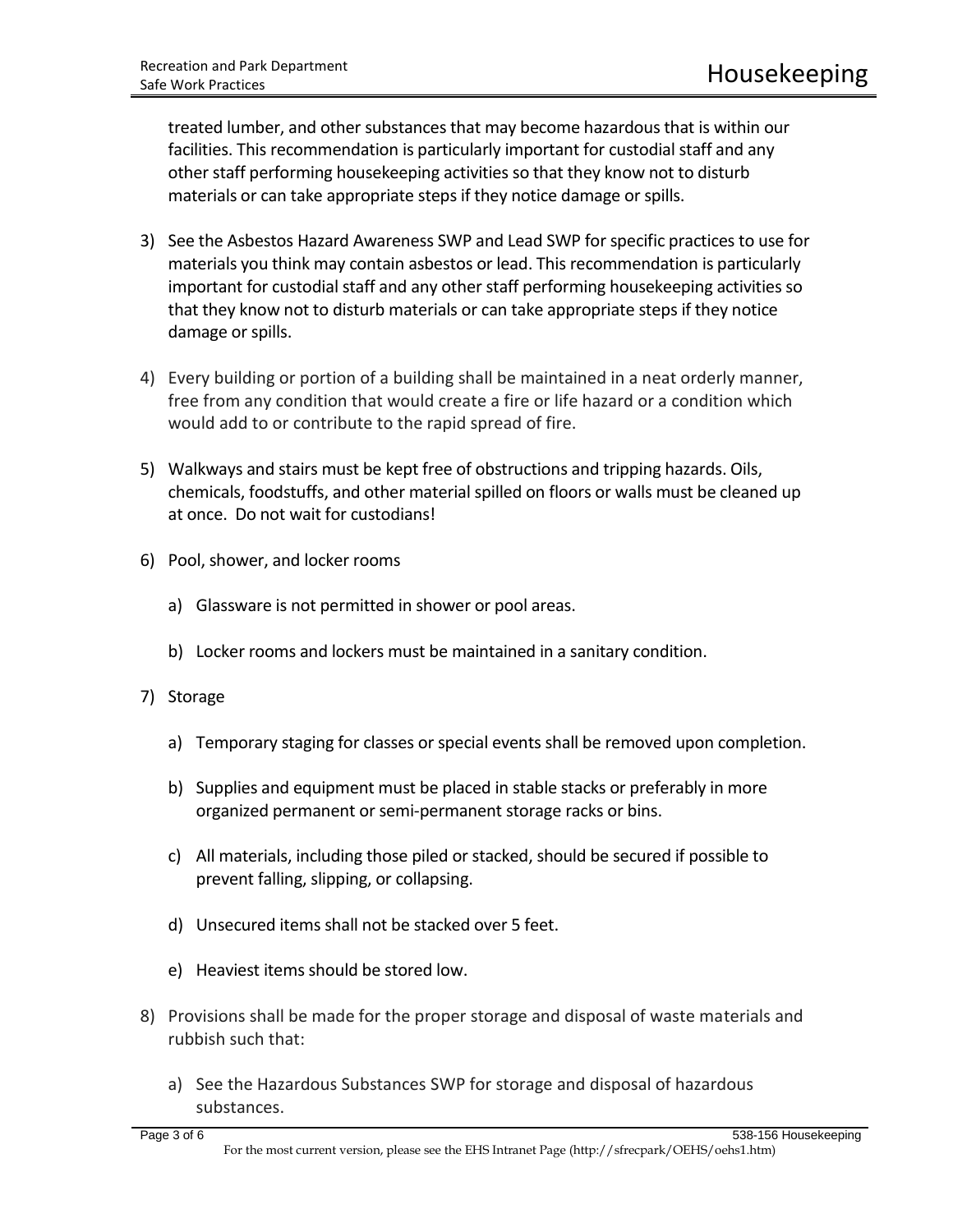- b) Unless protected by approved automatic extinguishing systems or fire-resistive separations, all basements, cellars, floors, closets, attics, and other similar places not open to continuous observation shall be kept free from combustible (i.e., readily ignitable and would burn freely) litter and rubbish at all times.
- c) Accumulation of flammable and combustible materials and residues do not contribute to a fire emergency.
- d) All combustible waste material and rubbish shall be stored in approved containers or shall be stored in a manner approved by the enforcing agency as being consistent with standard fire prevention practices until such waste material and rubbish is removed from the premises or otherwise disposed of in a proper manner.
	- i) Containers within or near a structure with a capacity exceeding 5.33 cubic feet (40 gallons, 0.15  $m^3$ ) shall have a lid constructed of non-combustible material meeting the standard.
	- ii) Containers, dumpsters, within or near a structure with a capacity exceeding 1 cubic yard (200 gallons, 0.76  $m^3$ ) shall not be stored in buildings or placed within 5 feet of combustible walls, openings, or combustible roof eave lines. Exceptions may be applicable if the area is equipped with an automatic sprinkler system or is specifically designed for waste collection and meets the standards. Contact EHS for review if you think your situation qualifies for an exception.
- 9) Approved self-closing metal containers or listed disposal containers by an approved testing or listing agency shall be provided and maintained in all rooms or locations where oily rags, oily waste, paint rags, or similar materials subject to spontaneous ignition are used, or are stored temporarily. Contents of such containers shall be removed and disposed of daily.
- 10) Ashes shall not be placed in, on, or near combustible material, but shall be placed in approved metal containers, until removed from the premises or otherwise properly disposed of.
- 11) Dry vegetation (i.e., weeds, grass, vines, or other growth that is capable of being ignited, would burn freely, and endanger property), must be cut down and removed to create a firebreak. A firebreak of at least 30 feet is required around any building or occupancies.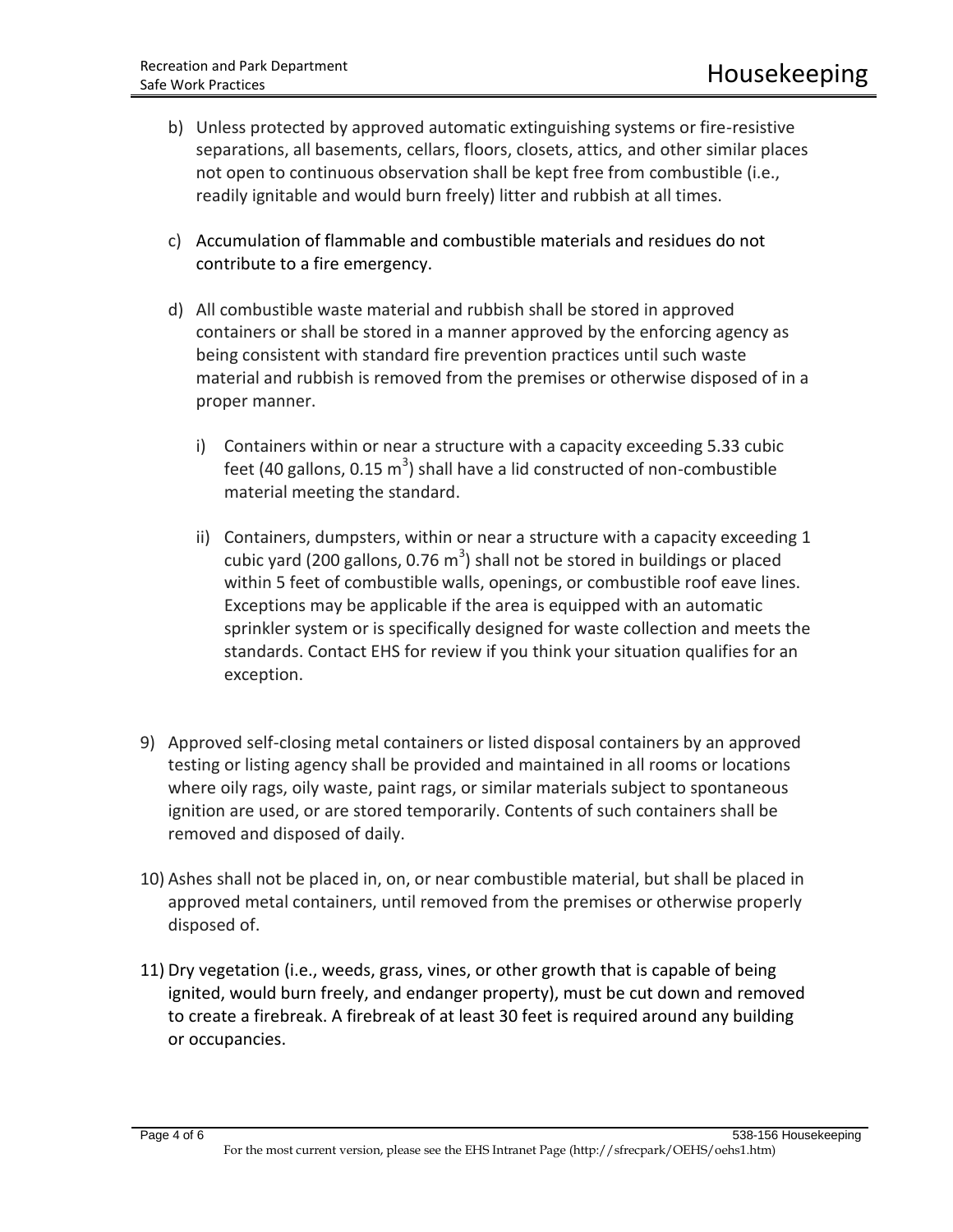- 12) Except when permitted by the enforcing agency, boiler rooms, mechanical rooms, transformer and switchgear vaults and electrical panel rooms, shall not be used for storage.
- 13) Electric motors, filters on heating equipment, and grease hoods shall be checked periodically and kept clean and maintained in a safe operating condition.

## **Construction, alteration, or repairs**

- 14) During the course of construction, alteration, or repairs, form and scrap lumber with protruding nails and all other debris shall be kept reasonably cleared from work areas, passageways, and stairs in and around buildings or other structures.
- 15) The ground area within 6 feet of a building under construction shall be reasonably free from irregularities wherever it is practicable to attain this condition by grading or similar methods, and open ditches shall be bridged to provide passageways at convenient places.
- 16) Material storage areas and walkways on the construction site shall be maintained reasonably free of dangerous depressions, obstructions, and debris.
- 17) Combustible debris accumulated within the building or structure shall be removed promptly during the course of construction. Safe means shall be provided to expedite such removal.
- 18) Flammable or hazardous wastes shall be placed in covered containers separate from the normal debris.
- 19) All waste shall be disposed of at intervals determined by the rate of accumulation and capacity of the job site container.
- 20) Waste, materials, or tools shall not be thrown from buildings or structures to areas where employee(s) may be located, unless the area where the material falls is guarded by fences, barricades, or other methods/means to prevent employee(s) from entering and being struck by falling objects. Signs shall be posted to warn employees of the hazard.

## **Reporting and resolving maintenance items**

- 21) Upon the discovery of an issue which you believe requires maintenance or repairs:
	- a) Notify your supervisor of the issue if you need direction or confirmation.